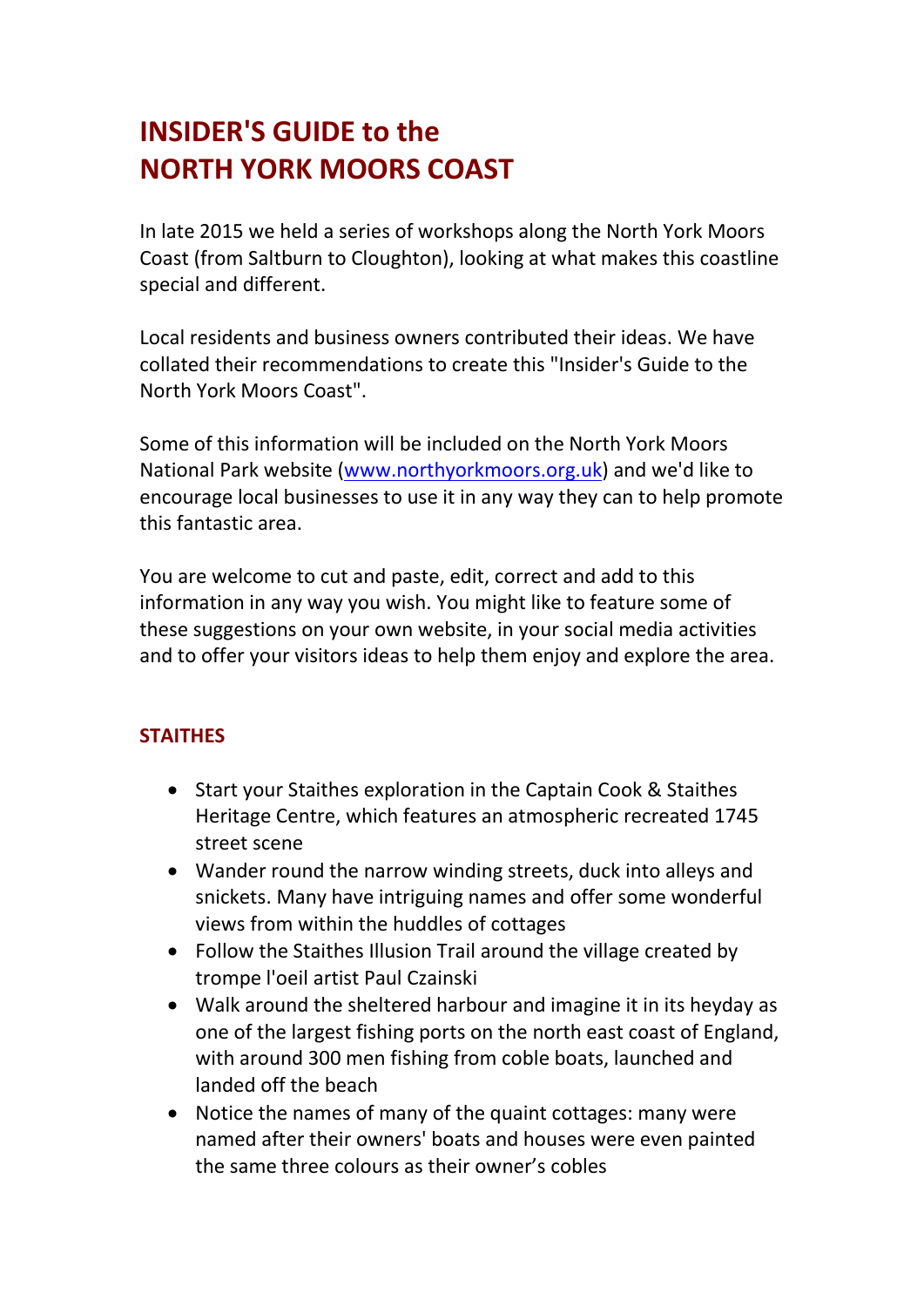- Can you spot an ulley box?
- Spend a day with Trish and Sean at Real Staithes for a real insiders' view: learn about fishing, the life on the foreshore, the alum, jet and ironstone industries, find fossils, and how to create an ancient paint palette from the ochre you find
- Follow in the footsteps of the Staithes Group of Artists and create your own masterpiece after a workshop with Staithes Art School
- Try a Printing from Nature course with Stef Mitchell
- Discover beautiful works of art and craft in Staithes Gallery, Staithes Studio Gallery, and the Slipway Studio
- Look out for the RNLI Staithes and Runswick Lifeboat Station they'd really appreciate a donation! View the short film telling the moving story of the RNLI in Staithes and Runswick. Lifeboat practise takes place on Sunday mornings in winter and Monday evening in summer.
- Spot locations featured in CBeebies' Old Jack's Boat, set and filmed in Staithes
- See Staithes from a different perspective, looking down from Cowbar Nab
- Enjoy the quirky and popular Staithes Festival of Arts and Heritage with its pop-up galleries, cafes, talks and other events
- Buy a locally made souvenir from the Staithes Arts and Crafts Centre or sit and enjoy the garden at St. Peter's Centre - look for the mermaid and fish carvings
- Sit by the harbour and watch the herring gulls, kittiwakes, fulmars, razorbills and other seabirds or walk along the foreshore
- Learn a new skill at Craft@Cleveland Corner, try your hand at knitting, felting or one of the other regular workshops
- Look out for the convivial regional dinners known as Lisa@theGallery, held in the Smugglers, a beautiful room above the Gallery, prepared by award winning chef Lisa Chapman
- Enjoy a coffee and cake at Dotty About Vintage, Seadrift Cafe, The Tearoom, and Cleveland Corner Bistro. Choose from pub grub at the Cod and Lobster, Royal George, and Captain Cook Inn
- Catch crabs at high tide along the beckside or cast your rod out on the pier. Enjoy a fishing trip out at sea with Sean on All My Sons - Sean will also point out the local wildlife
- Staithes is home to Dog Loup, possibly the narrowest street in the country at just 18"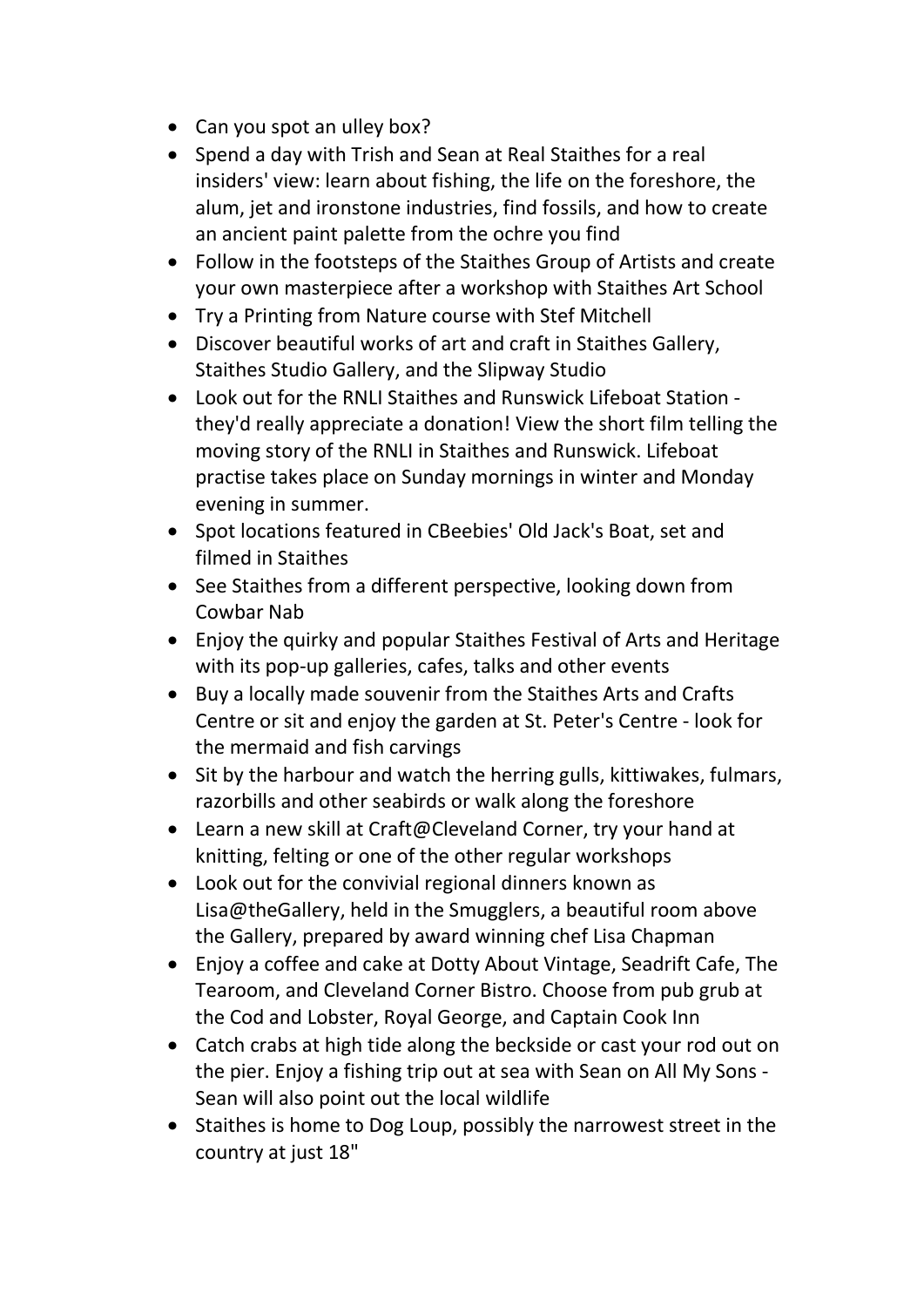- Look out for the Men of Saithes Choir singing shanties and songs of the sea in The Captain Cook Inn
- At 203 metres, Boulby Cliff, north of Staithes, is the highest cliff on the east coast of England.

#### PORT MULGRAVE

- Hunt for fossils on the foreshore and enjoy lunch in an old fisherman's hut with Real Staithes
- Look out for fossils, jet and ironstone
- See the old jetty and the tunnel entrance, the only remains of the ironstone mining industry, which transformed this part of the coast in the mid-nineteenth century
- Enjoy the excellent cake at the Ship Inn (now a tea room) or in the Runcible Spoon which also runs theme nights with live music
- Buy work from local artist Gail Hurst at The Blue Shed Studio Gallery (open Sundays and Bank Holidays from Easter until the end of October)
- Enjoy the popular cliff top walk along the Cleveland Way National Trail between Staithes and Port Mulgrave

#### SKINNINGROVE

- Join a guided tour of the fascinating Cleveland Ironstone Mining Museum, experience an "explosion" and find out about life below ground
- Take part in a bat walk with the Tees Valley Wildlife Trust
- Find the Village Storywall mosaic featuring work by local artists Derek Mosey and Helen Gaunt and the local community. Panels show various aspects of Skinningrove's history such as the mine, floods and the merman
- Enjoy a drink and homemade food at KasKane Cafe & Covells Bar
- Look out for the public art: the 18ft long Evolution of Life in the Sea mural, restored fishing coble with carved fisherman and carved pigeon man, and the anchor of the Sylvania
- At low tide you might be able to spot the marks made by the wagons used in alum production

#### HAYBURN WYKE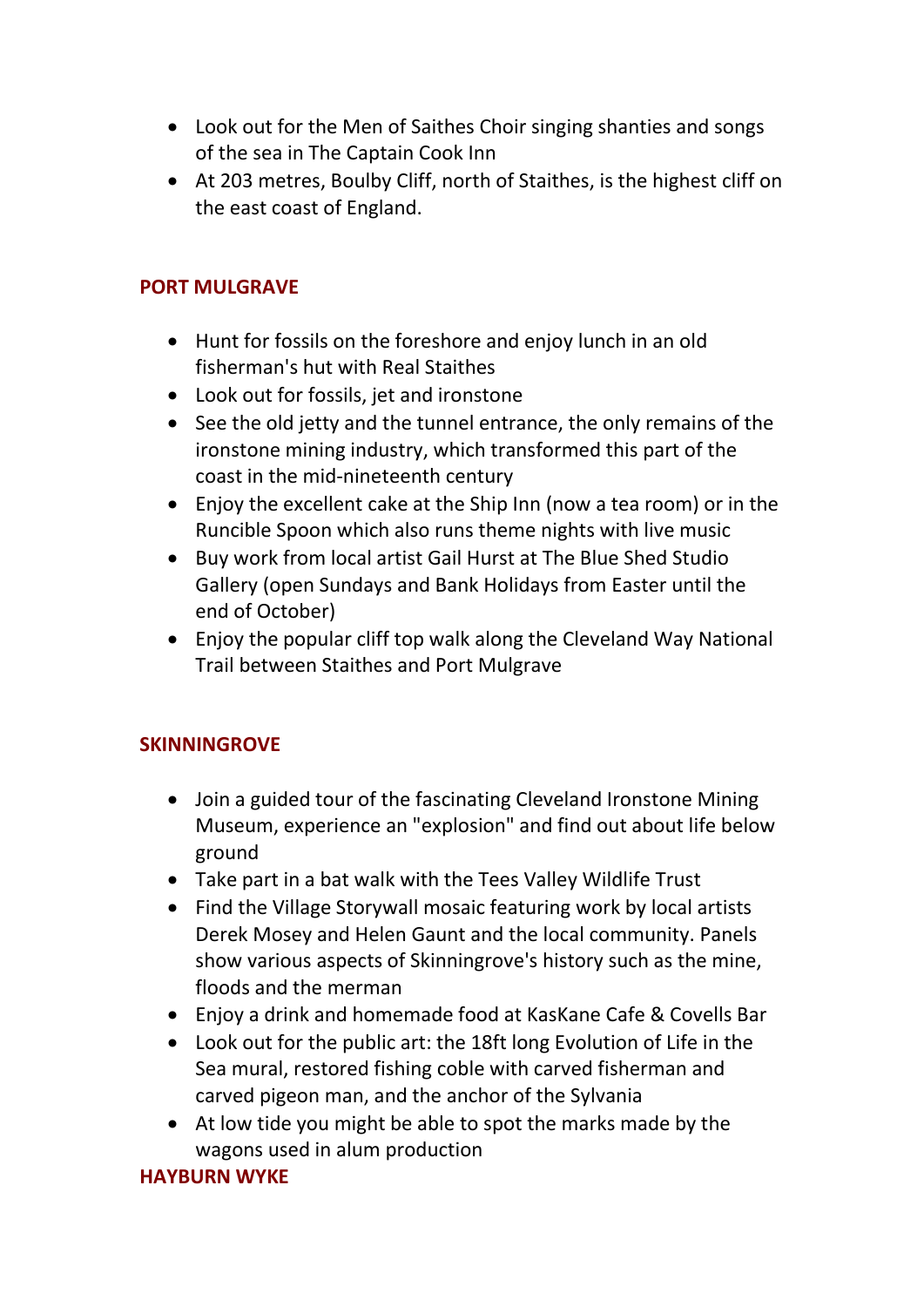- Discover a real hidden gem that few coastal visitors find Hayburn Wyke. It's a secluded cove with a beach waterfall, wooded glen and large boulders. It's a short walk from the Cleveland Way National Trail or exit the Cinder Track at The Hayburn Wyke Inn and follow the path down through the woods. (See www.top10trails.com/cleveland-way/10)
- Keep your eyes and ears open for breeding birds such as redstart, blackcap, willow warbler, great spotted and green woodpeckers, and pied flycatcher.
- See how many different coloured pebbles and rocks you can find
- Enjoy a geocache treasure hunt around the hidden cove or join the National Park/Nature Trust/Cleveland Way geocache taster day organised every summer

## LYTHE

 Visit St. Oswald's Church to see their remarkable collection of Anglo-Scandinavian carved stones

## **SANDSEND**

- Enjoy some time on one of this coast's most accessible beaches
- Walk along the beach, paddle and then enjoy an espresso at the Wits End Cafe and Walled Garden
- Find the remains of the medieval castle in Mulgrave Woods. Mulgrave Woods is open on a permissive basis on Wednesdays, Saturdays and Sundays with the exception of May, when it is closed every day.
- Enjoy a meal at Bridge Cottage Bistro, perhaps sitting in their outside area
- Enjoy a gourmet meal at the award-winning restaurant at Estbek House
- Choose art and craft work from the region at Turnstone Gallery
- Enjoy a warming drink or light meal at Sandside Cafe and watch the oystercatchers patrolling the golden sands below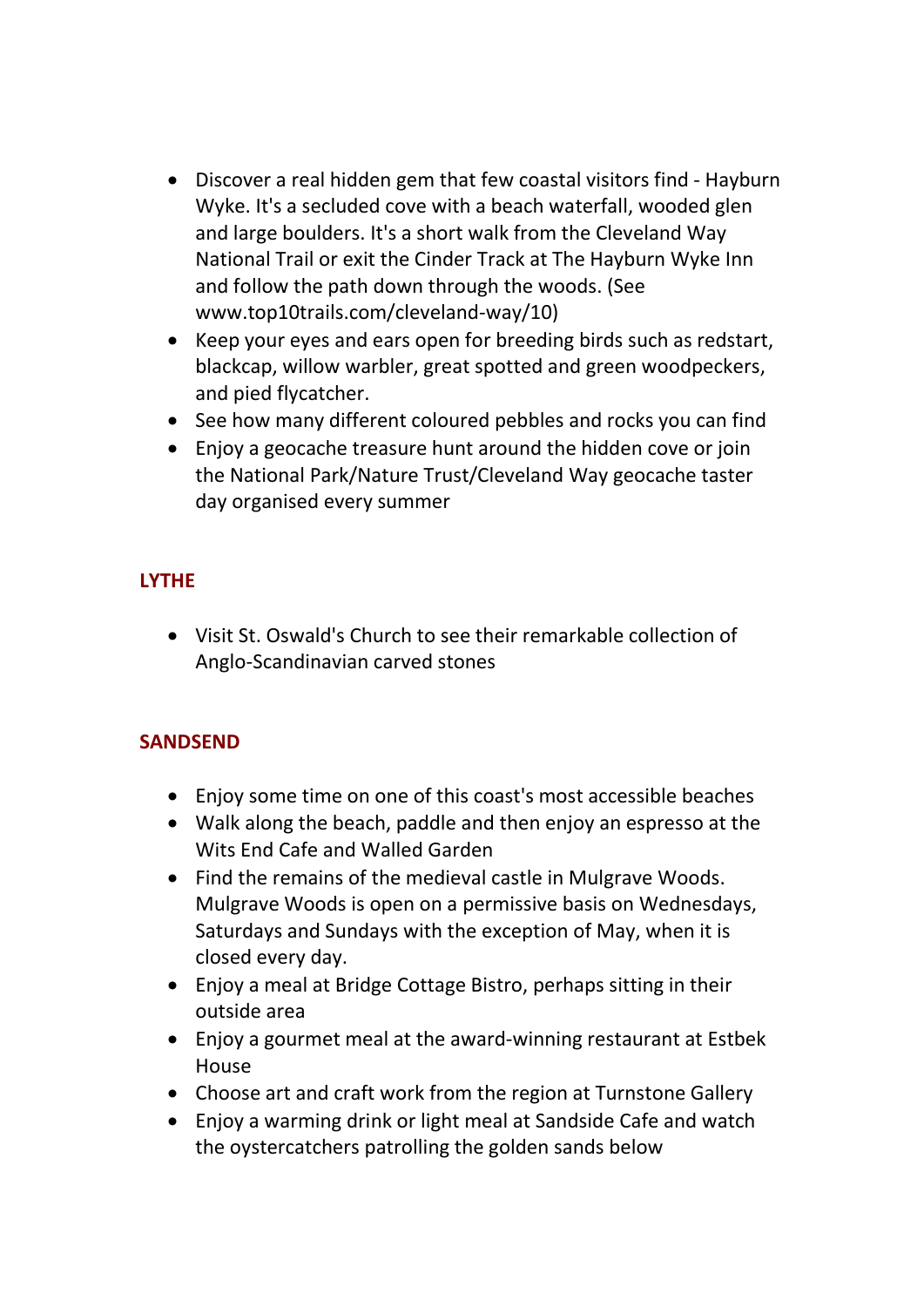• Relax in the cosy Hart Inn, perhaps tucking into one of their fish suppers

## **SALTBURN**

- Stroll along the Grade II-listed Victorian pleasure pier and look out for the latest colourful yarn-bombing
- Take a trip up from the pier to the town with the Saltburn Cliff Lift, one of the world's oldest water-powered funiculars
- Wander around the town, where you'll find the "Jewel Streets", cafes, traditional food shops, and other interesting and quirky retailers
- Climb to the top of Cat Nab or walk along to Hunt Cliff for stunning views - you could keep going and continue the walk along the Cleveland Way National Trail
- Paddle in the sea, enjoy fish and chips on the Lower Promenade followed by excellent coffee and cake
- Take a trip on the Saltburn Miniature Railway running from Cat Nab Station close to the beach for about 1/2 mile inland to Forest Halt
- Walk through the Valley Gardens and sit and enjoy the tranquillity and beauty of the formal Italian Gardens
- Spot the three steel sculptures by Richard Farrington the large metal fish, marker post representing earth, air, sky and water and the ring with 10 charms suspended from the top
- Learn to surf or paddle board with Richie and friends at the Flow Surf School
- Shop at the Farmers' Market (2nd Saturday of the month) and the annual Food Festival (August)
- Buy picnic supplies at Real Meals deli, ready for a walk along the beach or cliffs
- Go horse-riding on the beach
- Try locally made ice cream at Chocolinis in the town centre and Camfields on the sea front
- Take a seat in the Sitting Room, a tea shop by day and cocktail bar by night
- Enjoy a whole range of activities with Valley Adventures such as bushcraft, orienteering and gorge walking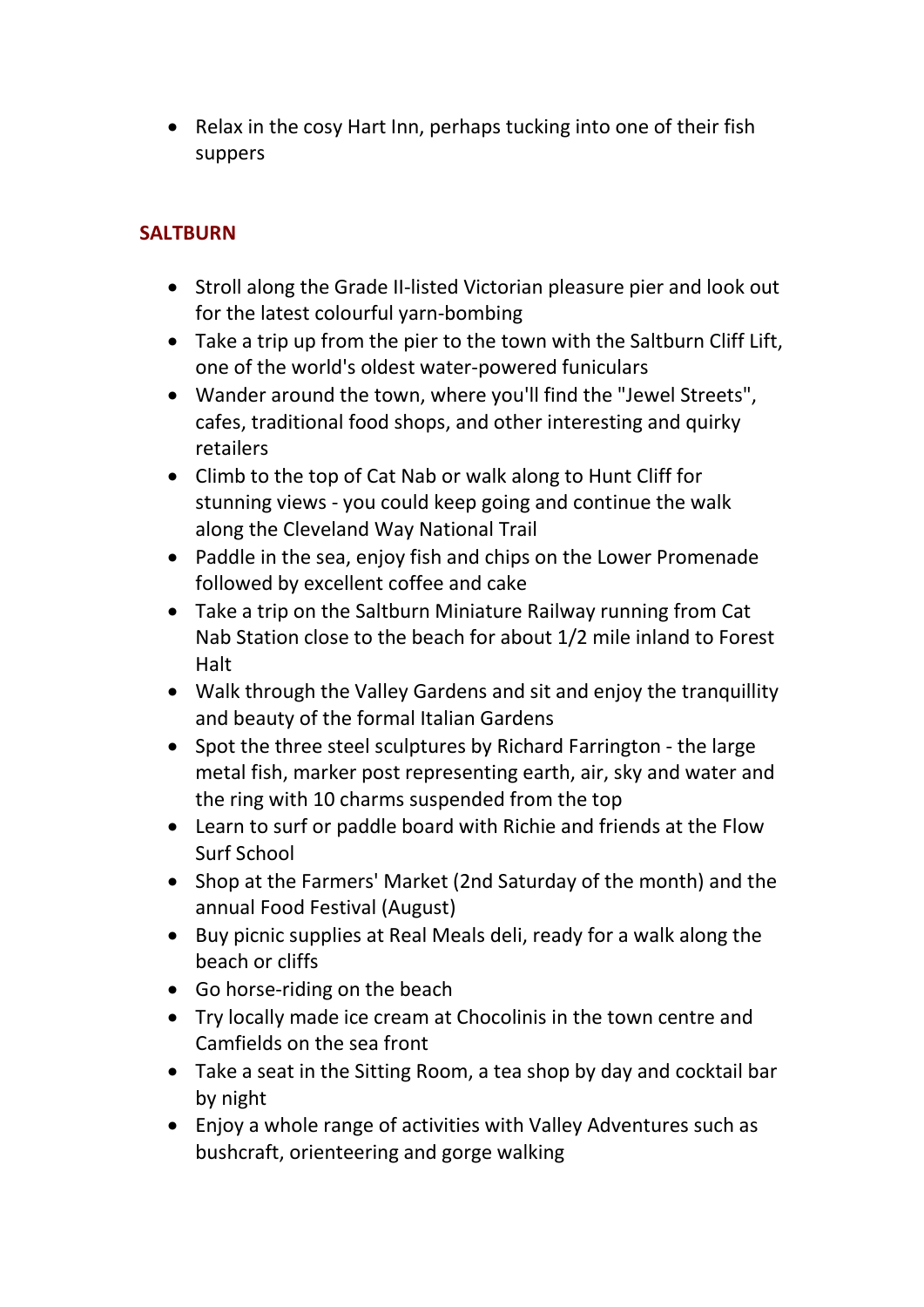For something different, try the Shanti Vegetarian cafe at The Earthbeat Centre which also houses yoga, d.a.n.iDelights (raw food), a theatre company and children's trapeze classes

## RUNSWICK BAY

- Spot the white-painted thatched cottage, probably the village's most photographed building right by the sea, and formerly the coastguard's house
- Enjoy an ice cream and look out to sea from the old lifeboat station
- Follow the Cleveland Way National Trail which weaves itself through the village and along the beach to enjoy breathtaking views from Kettleness
- Explore the rugged cliffs of Claymoor. Hobgoblins are reputed to have lived in the caves here (known as Hob Holes), including one who was supposed to cure whooping cough, so mothers took their ailing children there and called out:

 "Hob - hole Hob! My bairn's gettent kink-cough

Tak't off! Tak't off!

- Hire kayaks and paddleboards right off the beach from Andy at Barefoot Kayak
- Search the village for one of the remaining "binkys"
- Spot some of the latest locations used in CBeebies Old Jack's Boat
- Enjoy a meal or snack from The Royal Hotel or Runswick Bay Hotel pubs

Did you know?

- Those who were actually born in Runswick Bay are known locally as "Nagars" and only a handful of locals can claim this title.
- Runswick Bay has its own privately funded, volunteer Rescue Boat which operates in high season alongside the RNLI Staithes & Runswick Lifeboat.
- In 1901 during a storm, Runswick fishwives launched the lifeboat themselves to save their husbands.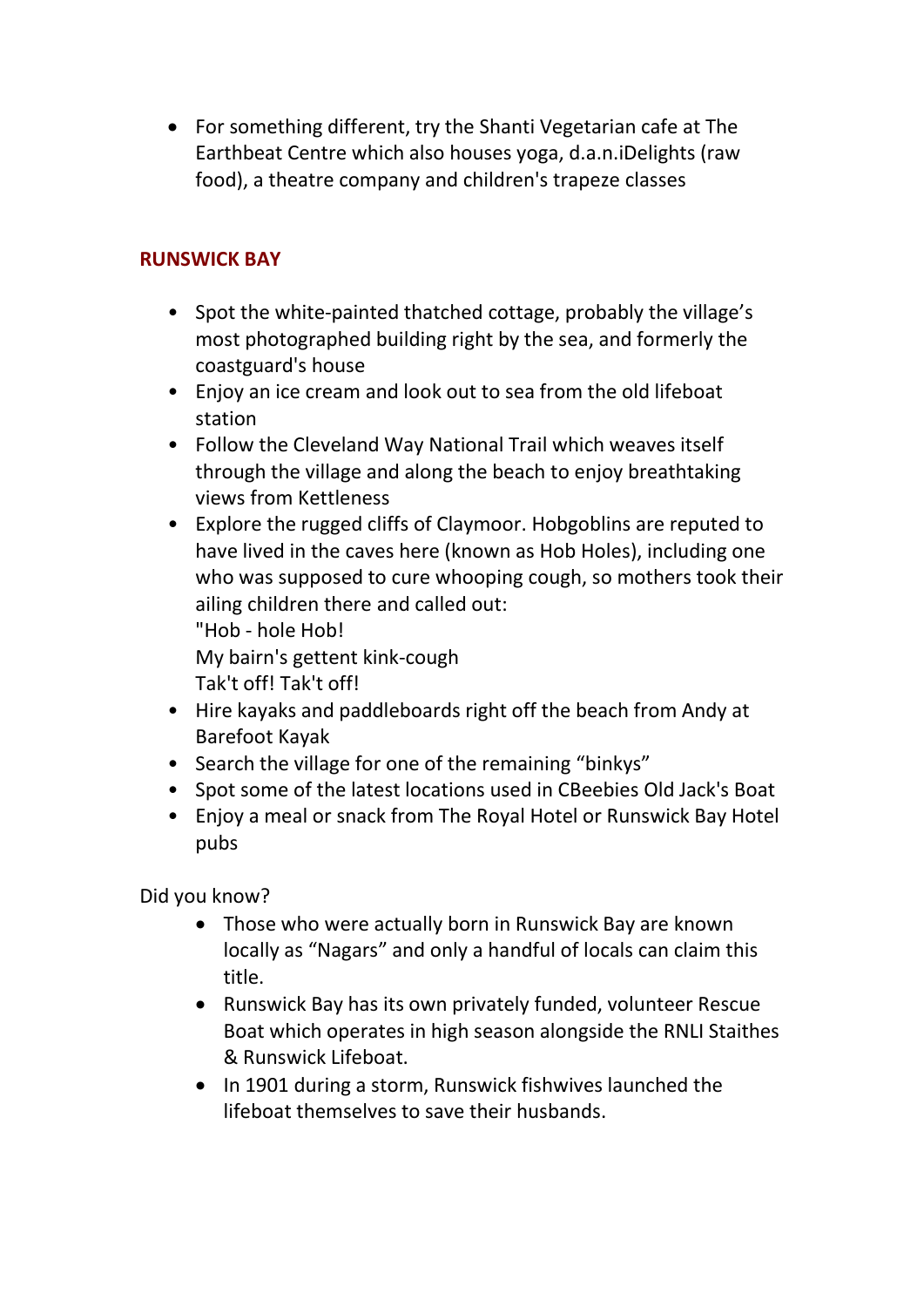- In the spring storms of 1682, virtually the whole village of Runswick sank towards the sea, but all the residents escaped as they were attending a funeral out of the village at the time.
- Hardworking Runswick Bay women built the tiny Methodist Chapel in 1829 (now a private residence)

#### BOGGLE HOLE

- Discover this tiny cove at the bottom of a wooded valley, where you might also like to hunt the boggle (hobgoblin)
- Enjoy a drink or meal in the Quarterdeck Café at the beautifully and quirky refurbished YHA
- Hunt for fossils and go rock pooling with Hidden Horizons

## ROBIN HOOD'S BAY

Known for its fossils and smuggling history, Robin Hood's Bay or 'Bay' to locals, is full of hidden alleyways and narrow passages. Many of the houses are said to be connected by cupboards or passages in the cellar. It is said that a smuggled bale of silk could pass from the bottom of the village to the top without leaving the houses.

- Find out more about Robin Hood's Bay rich marine life in the National Trust's Visitor Centre in The Old Coastguard Station
- Discover live sea animals and creatures in the many rock pools left behind at low tide
- Create your own sea creature, balancing stones, seaweed, flotsam and jetsam on the beach
- Pick up a Family Tracker Park at The Old Coastguard Station to help you explore this special place and enjoy family activities together
- Learn about the richness of local life in Robin Hood's Bay Museum, housed in what used to be the Coroner's Room and Mortuary
- Walk (low tide only) along the shore or cliff path to Boggle Hole
- Discover the ghostly side of Robin Hood's Bay on a walk with Rose, the Whitby Storyteller, listening to stories of the strange and supernatural, combined with historical anecdotes
- See the memorials to shipwrecks and maidens' garlands in St. Stephen's church, Fylingdales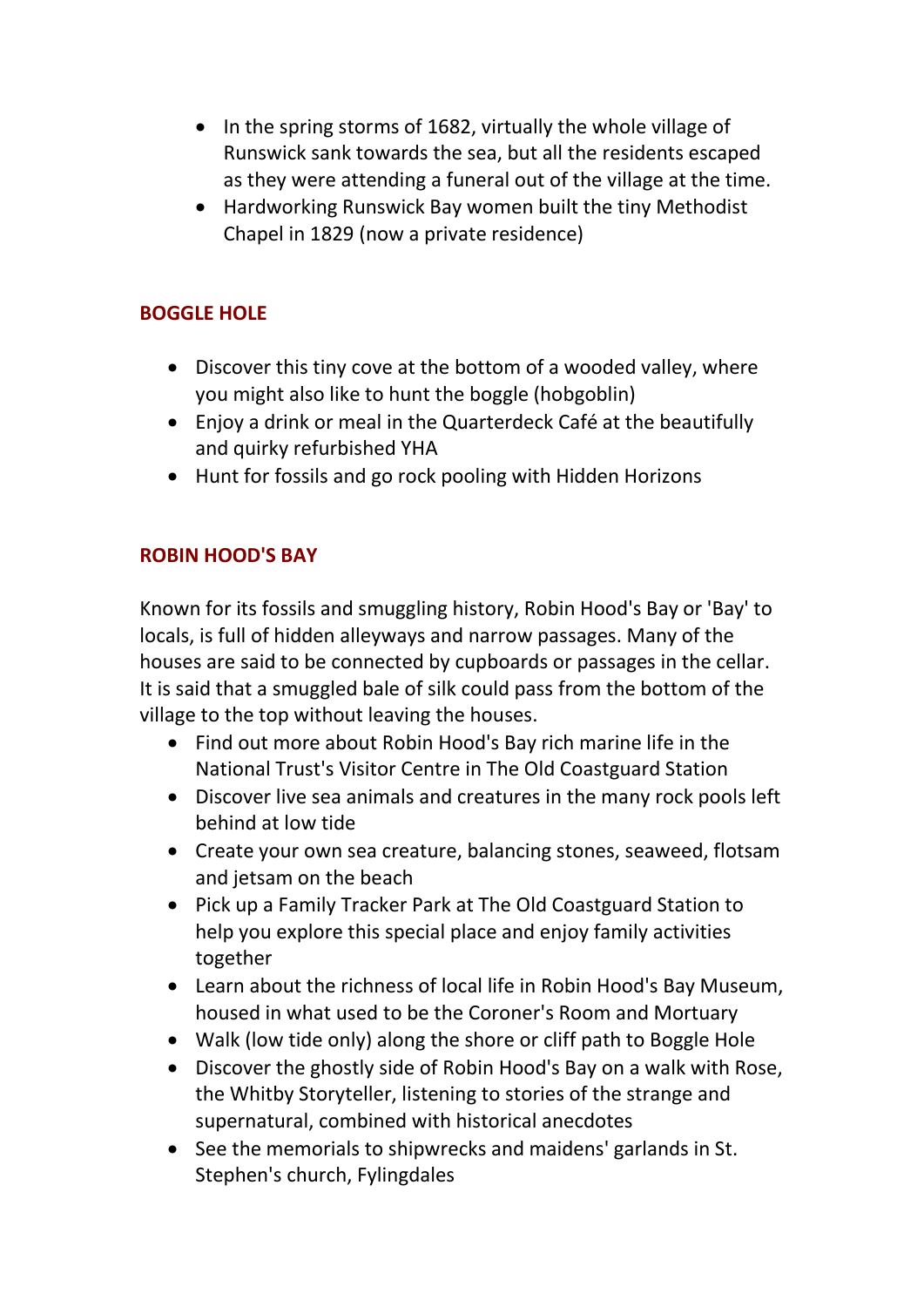- Stock up on picnic supplies at Station Road Stores and set off on the 192 mile Coast to Coast walk from Robin Hood's Bay to St Bees on the Irish Sea
- Listen to golden oldies on the free juke box as you enjoy a break at Tea, Toast and Post
- Whether you need wellies, thick socks or sandals, you'll probably find them at The Old Drapery
- Try a taste of Robin Hood's Bay while you're here choose from locally ground coffee from The Baytown Coffee Company, or locally brewed beers and smuggler's spirits from Baytown

## **RAVENSCAR**

Often described as "the town that never was", Ravenscar is a village built on spectacular cliffs with sweeping views out to sea

- Wander around to find the eerie remains of the streets in which no-one ever lived
- Explore the remains of the old alum works, an industry that lasted around 250 years
- Try to spot seals perched out on the rocks and listen for their haunting cries which can sometimes be heard from the cliff top. You'll find grey seals coming ashore to give birth to pups in November, while common seals pup in June and July. Take care not to disturb these small colonies
- Explore the remains of a World War II radar station to the south of the village, accessible from the Cleveland Way National Trail and Cinder Track

## **WHITBY**

 The Russian ship 'Demeter' ran aground on Whitby's Tate Hill beach, with the only apparent survivor a mysterious dog that disappeared up the 199 steps. At least, that's how Bram Stoker's vampire novel 'Dracula' starts, inspired by his holiday in Whitby in 1890, when he also enjoyed walks to Kettleness and Mulgrave Woods.